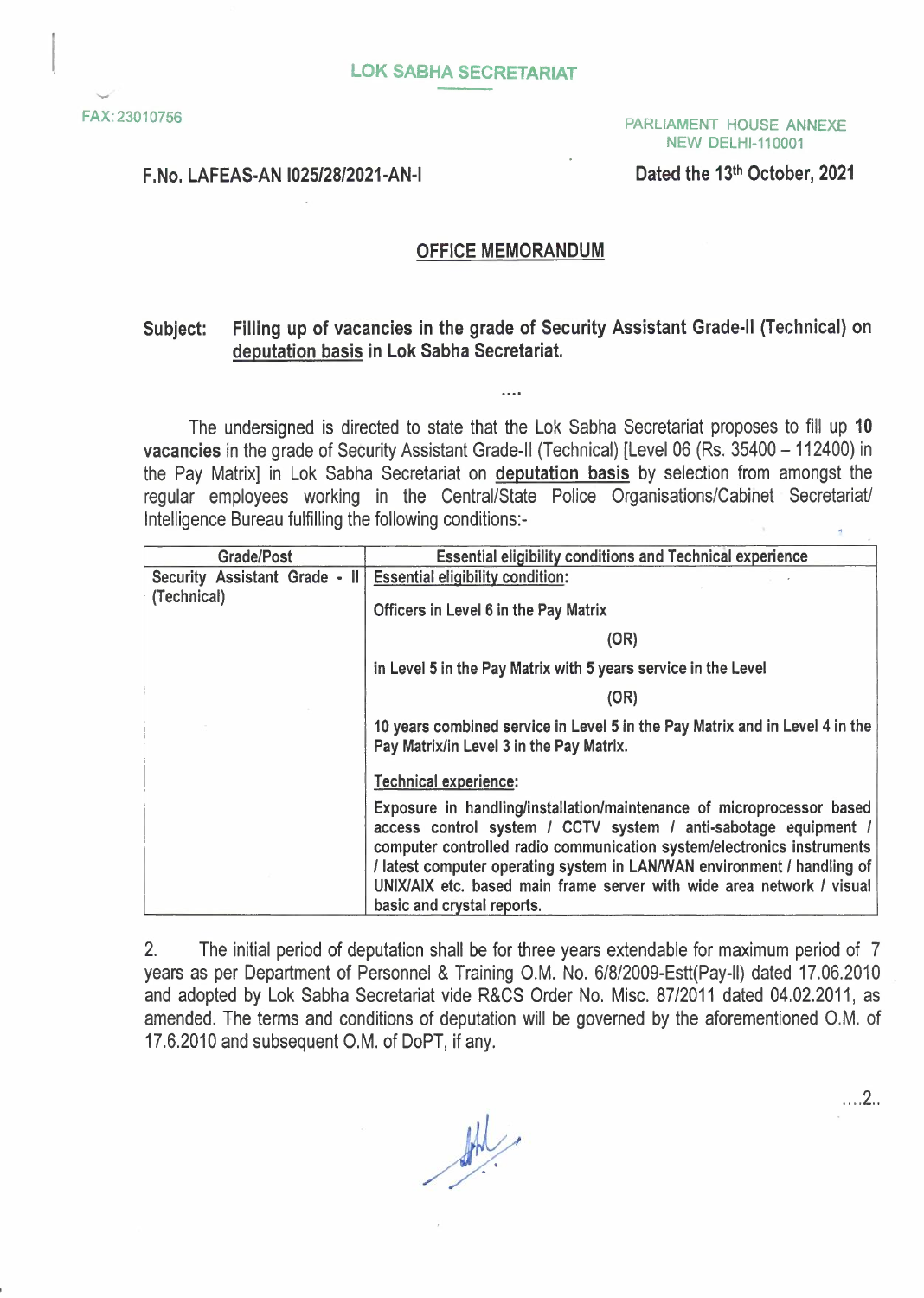3. Duties and job responsibilities of the post are as follows:

(i) Manage High Bandwidth Wide Area Network, Network Security & Redundancy, day to day maintenance of Windows Server, IBM Server, Back up Strategy, Disaster recovery etc. To take regular backups, schedule the backup programs, update anti-virus software, install application software, database administration etc.

(ii) Analysis, monitoring and recording of CCTV cameras, retrieving of data for DVR/NVR, setting up triggers for various alarm conditions.

(iii) Monitoring, recording and controlling all communication operations and retrieving data from voice logger and preparing transcripts.

(iv) Handling of equipment including explosive detectors, NLJD, Search Cameras, X-Ray Machines, Bomb Blankets etc., for carrying out anti sabotage checks.

' 4. No residential accommodation will be provided to the incumbent from Lok Sabha Secretariat Pool till she/he is on deputation in this Secretariat.

5. Applications of the eligible candidates may be forwarded to the undersigned in the prescribed format, given in *Annexure* alongwith complete and up-to-date attested copies of Annual Confidential Reports/APARs for the last 5 years of service, Vigilance and Integrity Certificate and Experience Certificate in respect of the applicant(s). The applicants shall send their applications within a period of 21 days from the date of issue of this advertisement i.e. the last date of receipt of applications will be reckoned as 18.11.2021.

send their ap<br>e last date of<br>and the set of the set of the set of the set of the set of the set of the set of the set of the set of the set of the set of the set of the set of the set of the set of the set of the set of th **(SREEKANTH 5.) DEPUTY SECRETARY** 

**To** 

**The Central/State Police Organisations/Cabinet Secretariat/Intelligence Bureau**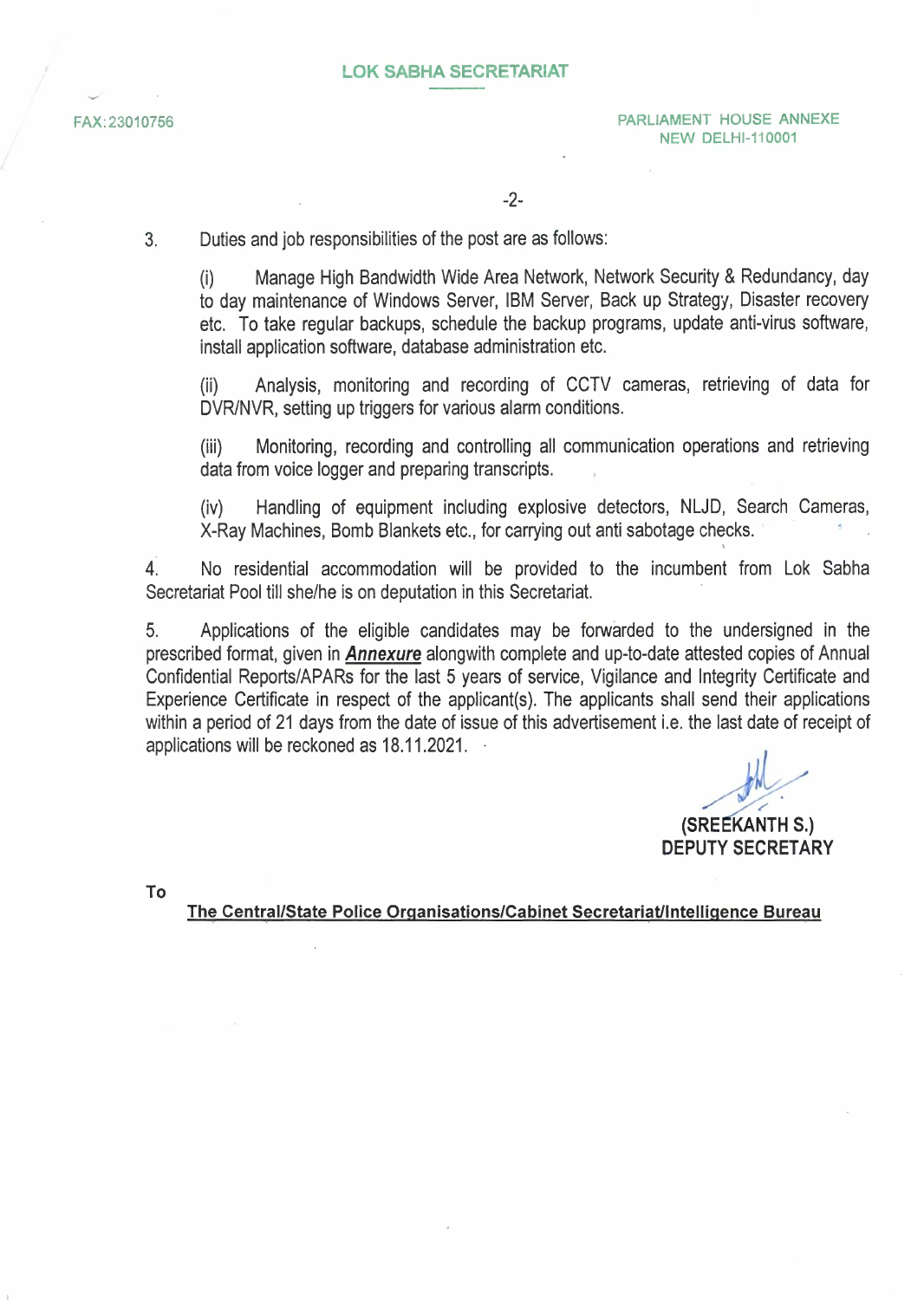# *[For the post of Security Assistant Grade-II (Technical)]*

| 1.<br>2. | Name (in Block Letters)<br>Father's/Husband's Name                     | the control of the control of the control of<br><u> 1989 - Johann Barn, mars eta bainar eta bainar eta baina eta baina eta baina eta baina eta baina eta baina e</u> |                                                                                                                                                                                                                                                                                                                                       | Affix recent<br>attested passport<br>size photograph |
|----------|------------------------------------------------------------------------|----------------------------------------------------------------------------------------------------------------------------------------------------------------------|---------------------------------------------------------------------------------------------------------------------------------------------------------------------------------------------------------------------------------------------------------------------------------------------------------------------------------------|------------------------------------------------------|
| 3.       | Mother's Name                                                          |                                                                                                                                                                      | <u> 1980 - Johann Barbara, martxa alemaniar arg</u>                                                                                                                                                                                                                                                                                   |                                                      |
| 4.       | Nationality                                                            |                                                                                                                                                                      | <u> 1989 - Johann Barbara, martxa alemaniar a</u>                                                                                                                                                                                                                                                                                     |                                                      |
| 5.       | Address                                                                |                                                                                                                                                                      |                                                                                                                                                                                                                                                                                                                                       |                                                      |
|          | (a) For communication :                                                |                                                                                                                                                                      | <u> 1989 - Johann Stoff, deutscher Stoff, der Stoff, der Stoff, der Stoff, der Stoff, der Stoff, der Stoff, der S</u>                                                                                                                                                                                                                 |                                                      |
|          | (b) Permanent                                                          |                                                                                                                                                                      | <u> 1989 - Johann Barn, mars ann an t-Amhain Aonaich an t-Aonaich an t-Aonaich ann an t-Aonaich ann an t-Aonaich</u><br>and the control of the control of the control of the control of the control of the control of the control of the<br>the control of the control of the control of the control of the control of the control of |                                                      |
|          | 6. Present office address                                              |                                                                                                                                                                      | the control of the control of the control of the control of the control of the control of the control of the control of the control of the control of the control of the control of the control of the control of the control                                                                                                         |                                                      |
|          | Telephone/Mobile No.                                                   | e-mail:                                                                                                                                                              | <u> 1980 - Johann Stein, marwolaethau a bhann an t-Amhair an t-Amhair an t-Amhair an t-Amhair an t-Amhair an t-A</u>                                                                                                                                                                                                                  |                                                      |
|          | 7. $(a)$                                                               |                                                                                                                                                                      | Date of Birth Fig. 2014. The contract of Birth St. 2014. The contract of Birth St. 2014. The contract of the contract of the contract of the contract of the contract of the contract of the contract of the contract of the c                                                                                                        |                                                      |
|          | (b)                                                                    |                                                                                                                                                                      | Age as on 31.08.2021 : _______(years)_____(months)______(days)                                                                                                                                                                                                                                                                        |                                                      |
|          | 8. Date of superannuation : ______________(month)_______________(year) |                                                                                                                                                                      |                                                                                                                                                                                                                                                                                                                                       |                                                      |
|          |                                                                        |                                                                                                                                                                      |                                                                                                                                                                                                                                                                                                                                       |                                                      |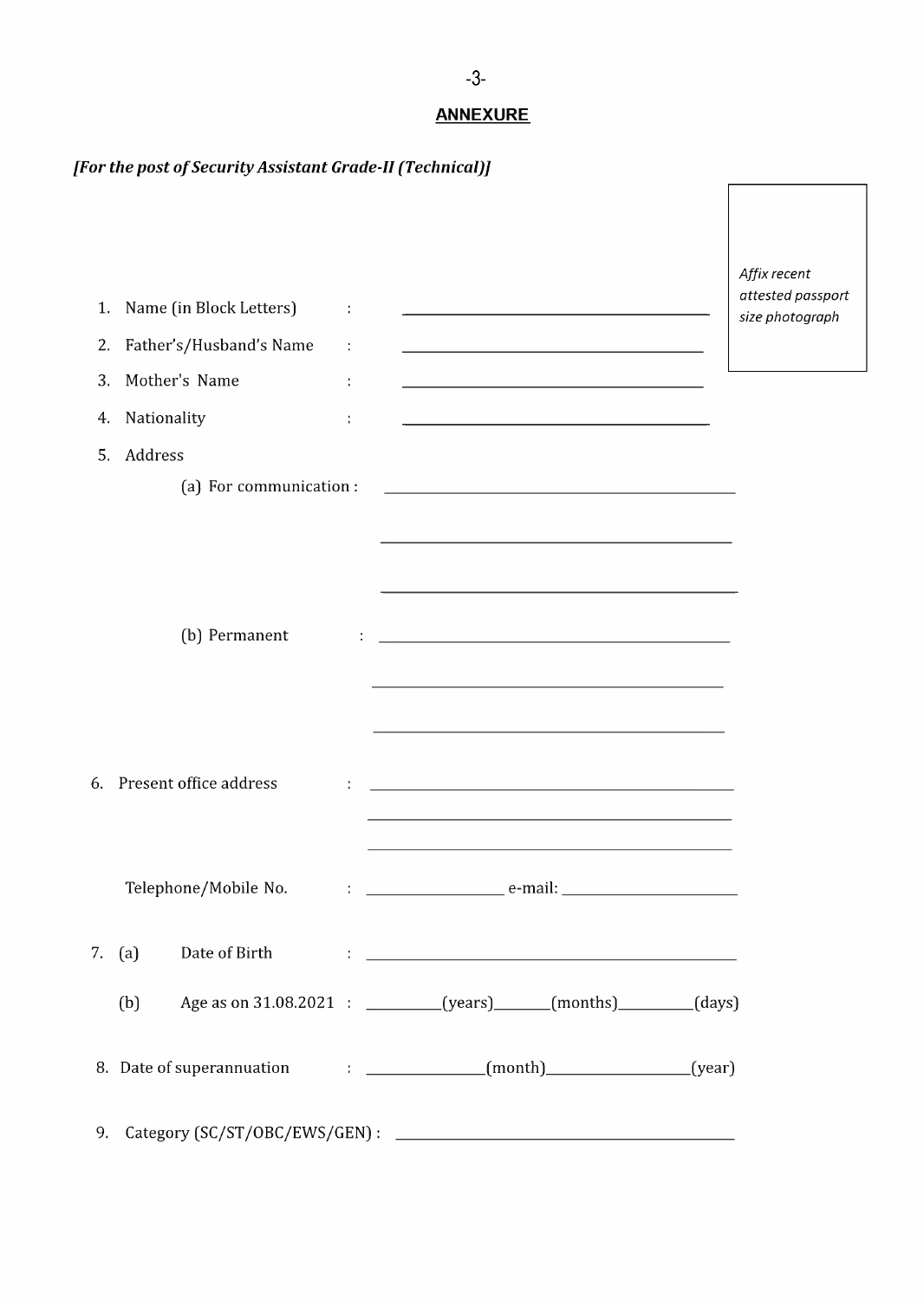| Sl. | Name of the  | Post  |         | Scale of pay# | Served | Length  | Whether | Nature of duties |
|-----|--------------|-------|---------|---------------|--------|---------|---------|------------------|
| No. | Organisation | held  |         |               | From - | of      | regular | performed        |
|     |              |       | Pre-    | Revised       | To     | service | or not  |                  |
|     |              |       | revised |               |        |         |         |                  |
|     |              |       |         |               |        |         |         |                  |
| (i) | (ii)         | (iii) | (iv)    | (v)           | (vi)   | (vii)   | (viii)  | (ix)             |
|     |              |       |         |               |        |         |         |                  |
|     |              |       |         |               |        |         |         |                  |
|     |              |       |         |               |        |         |         |                  |
|     |              |       |         |               |        |         |         |                  |
|     |              |       |         |               |        |         |         |                  |
|     |              |       |         |               |        |         |         |                  |
|     |              |       |         |               |        |         |         |                  |
|     |              |       |         |               |        |         |         |                  |
|     |              |       |         |               |        |         |         |                  |

#### 10. Details of service (please attach separate sheet, if required)  $\ddot{\phantom{a}}$

# *Details of revised/re-structured scale (s) of pay prior to 01.01.2016 or thereafter.* 

During the eligibility period:

| Post held | Basic pay | Grade Pay | Level in Pay<br>Matrix | Served |
|-----------|-----------|-----------|------------------------|--------|
|           |           |           |                        | From   |
|           |           |           |                        | To     |
|           |           |           |                        |        |
|           |           |           |                        |        |
|           |           |           |                        |        |
|           |           |           |                        |        |
|           |           |           |                        |        |
|           |           |           |                        |        |

#### 11. Educational qualifications (including professional/ technical qualifications, if any): *(Please attach separate sheet, if required).*

| Sl.<br>No. | Exam passed | Institute/<br>University | Subjects studied | Year of<br>passing | % of marks |
|------------|-------------|--------------------------|------------------|--------------------|------------|
|            |             |                          |                  |                    |            |
|            |             |                          |                  |                    |            |
|            |             |                          |                  |                    |            |
|            |             |                          |                  |                    |            |
|            |             |                          |                  |                    |            |
|            |             |                          |                  |                    |            |

12. Any other relevant information : \_ (please attach separate sheet, if required)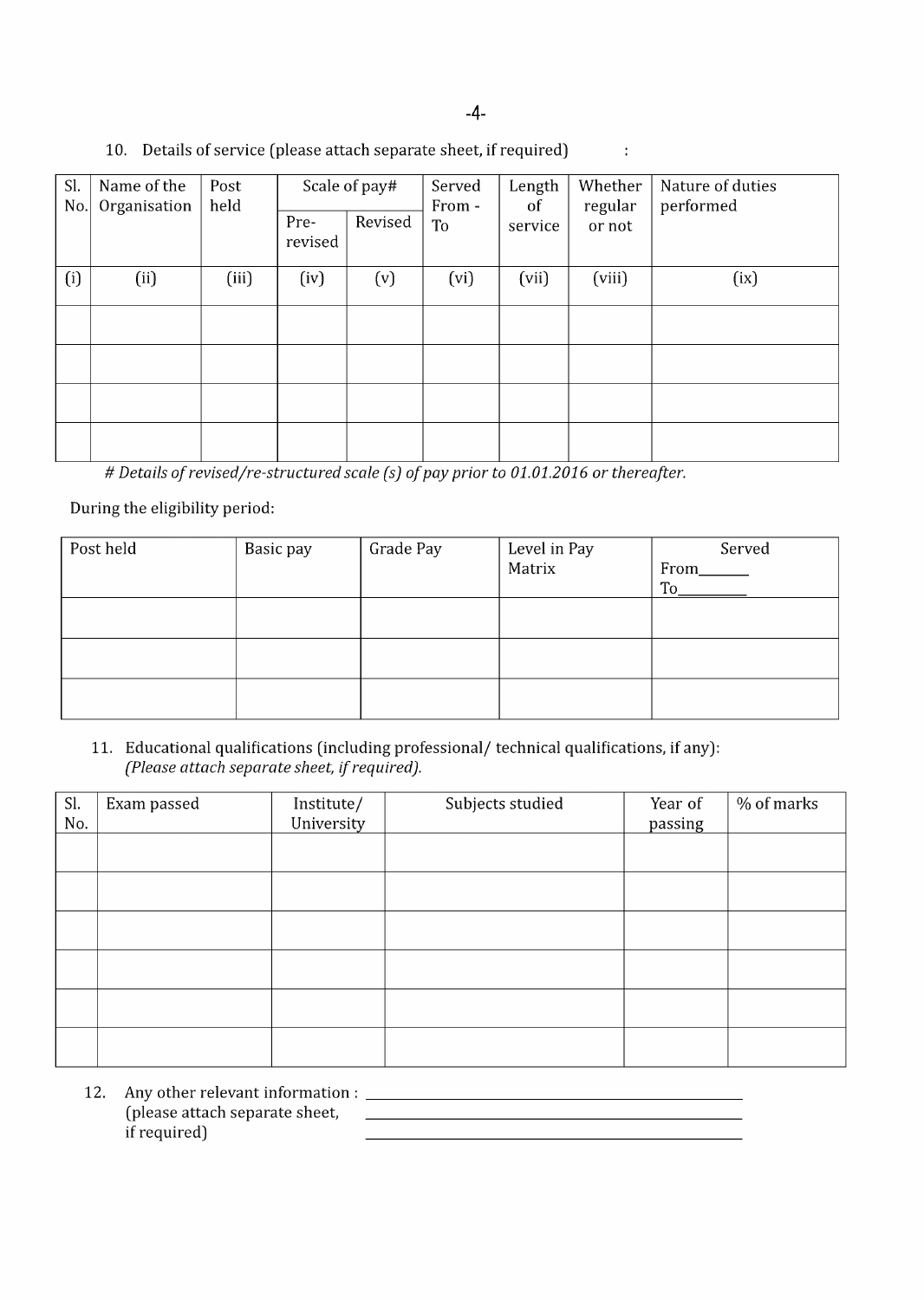#### 13. **DECLARATION :**

I declare that I **fulfil** the eligibility conditions as per the O.M. F.No.LAFEAS-AN l025/28/2021-AN-I dated 27.09.2021 and that all the statements made **in** this application are true, complete and correct to the best of my knowledge and belief. I understand that in the event of any information being found false or incorrect at any stage or not satisfying the eligibility conditions according to the requirements mentioned **in** the said O.M., my candidature/appointment is liable to be cancelled/terminated.

**Signature of the candidate** 

**Place:** 

**Date:**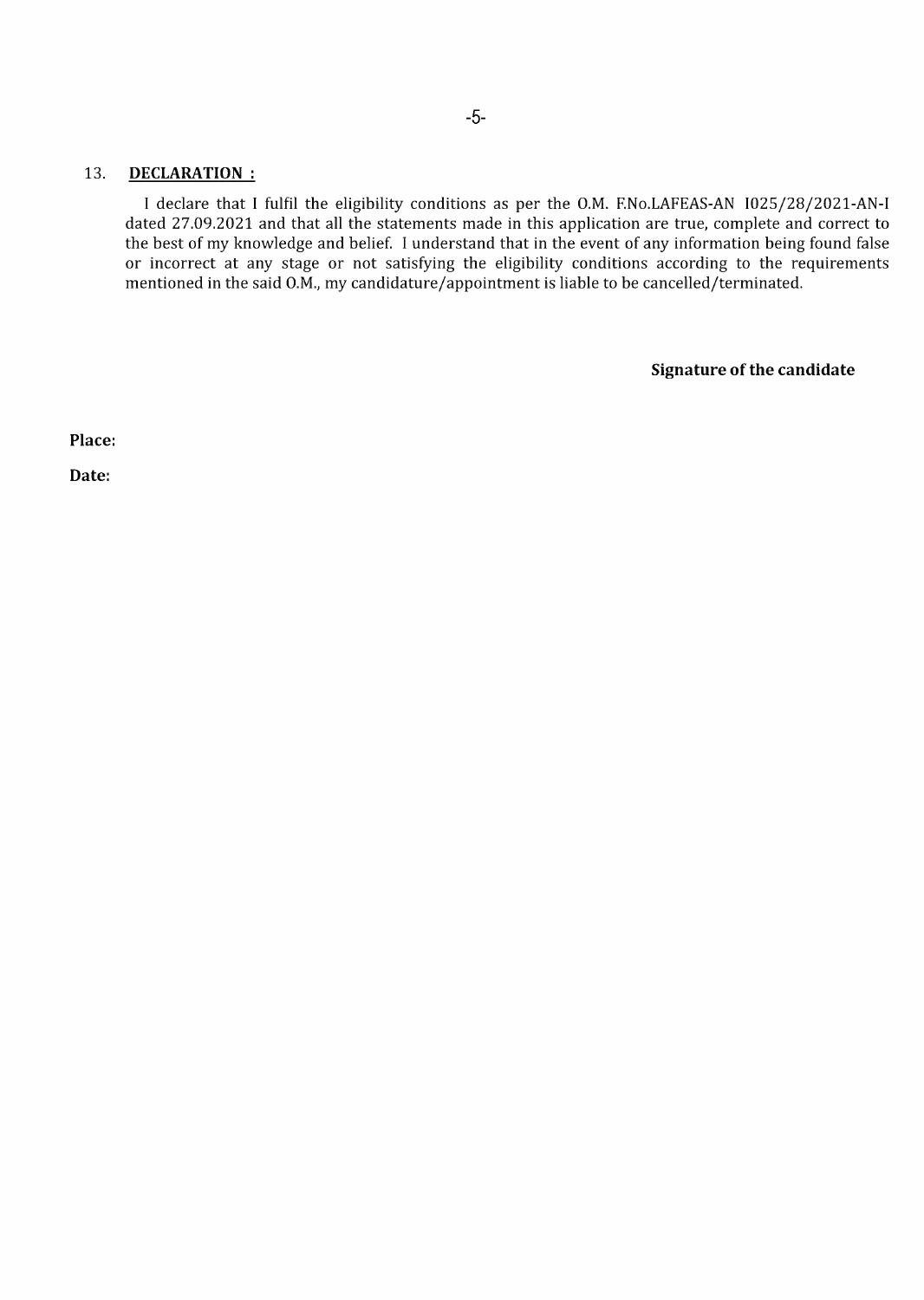# **VIGILANCE AND INTEGRITY CERTIFICATE**  *{To be given by the Head of Office of the applicant}*

- 1. It is certified that the particulars furnished by the applicant are correct. She/He possesses the required Technical Experience and this has been certified in the enclosed proforma.
- 2. It is certified that no disciplinary /vigilance case is pending against the applicant and she/he is clear from the vigilance angle.
- 3. Her /his integrity is certified.
- 4. It is certified that no minor /major penalties have been imposed on the applicant during the last ten years.
- 5. Copies of Annual Confidential Reports/ Annual Performance Appraisal Reports for the last 5 years are enclosed.
- 6. It is certified that in the event of selection, the officer will be relieved of her /his duties immediately and she/he shall not be allowed to withdraw the candidature.

Signature of the forwarding authority

Name: \_

Designation: \_